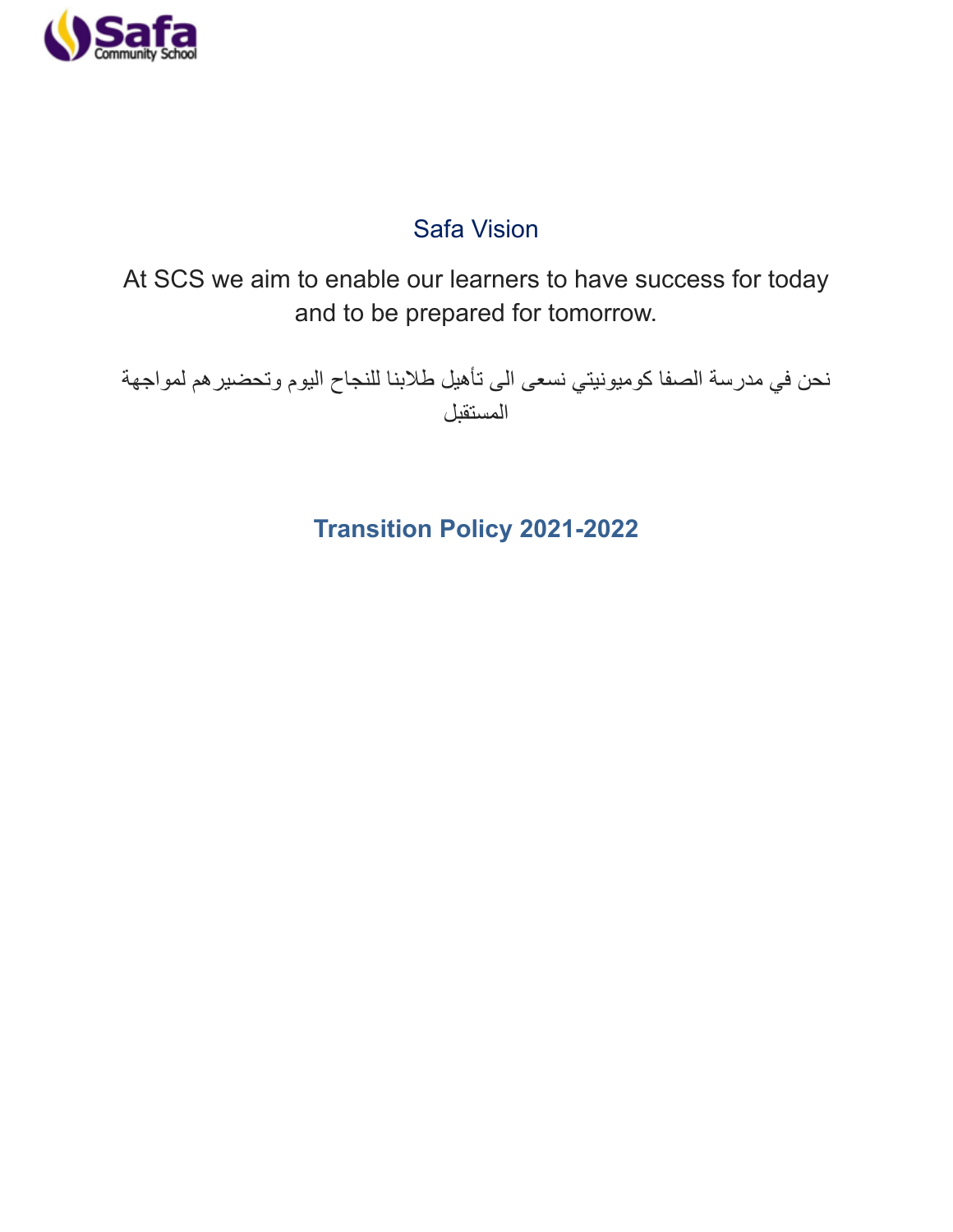

# **Contents**

# **1. Rationale**

- **2. Aims**
- **3. Transition from home/Nursery to EYFS**
- **4. Transition from EYFS to Year 1**
- **5. Transition between year groups**
- **6. Transition from Primary to Secondary School**
- **7. Links to other Policies**
- **8. Appendices**

# **Rationale**

Transition describes the movement that takes place from one familiar setting, including the home, to another. This policy describes the process to support children in settling into their new learning environment in preparation for future learning and development.

Pupils at Safa Community School will make transitions each Academic Year as they move through the school including:

Transition from home/nursery to EYFS Transition from EYFS to Year 1 Transition from one class to another Transition from Year 6 to secondary school Transition of new children into SCS from another school

# **Aims**

We want our children to experience smooth transitions so that the quality of learning is maintained and children continue to make the very best progress.

This policy also aims to:-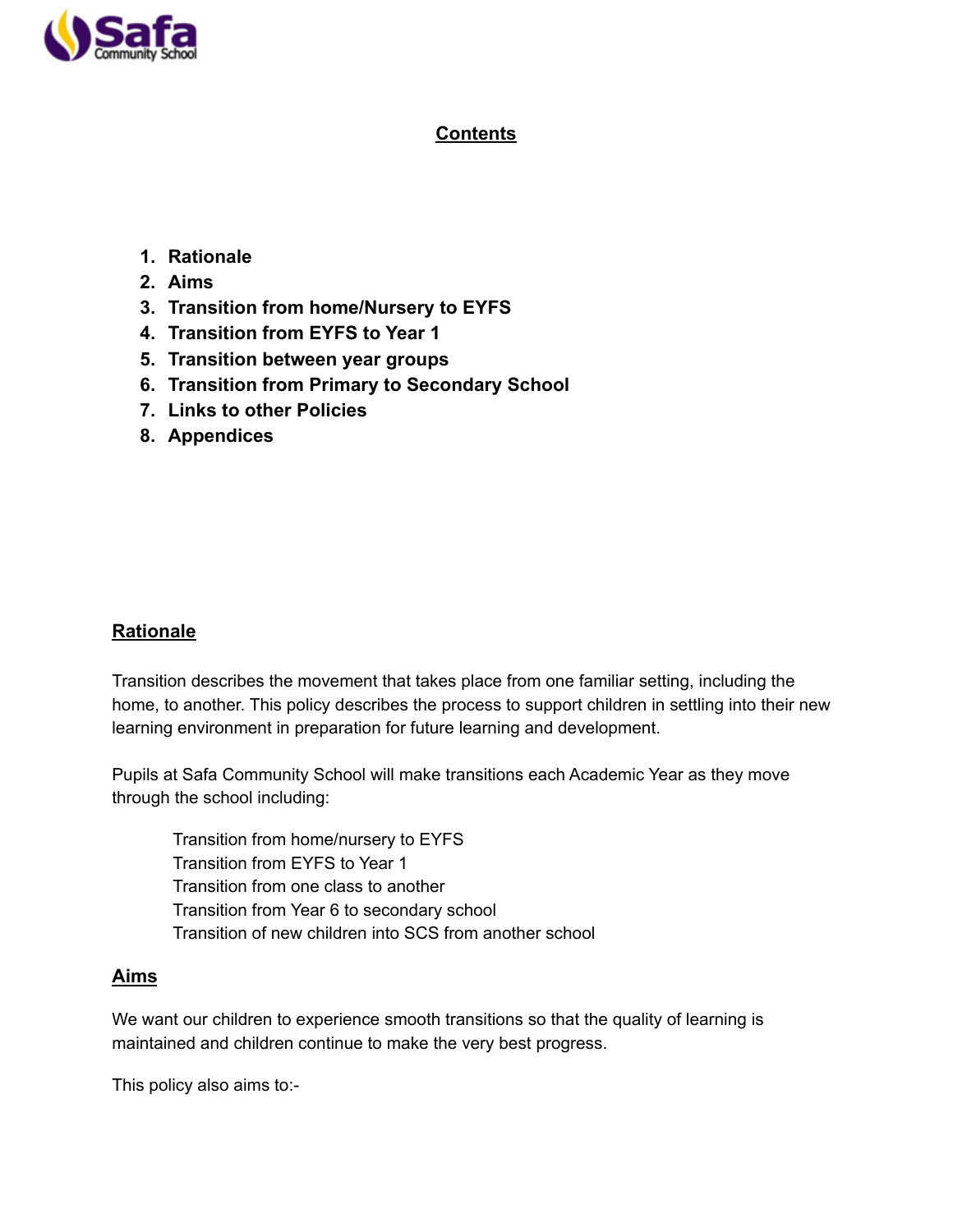

- Make a happy transition from home to school and year group to year group.
- Support all children towards independence and develop confidence and ability to cope with change.
- Give pupils a clear understanding of the new expectations ahead of them.
- Ensure that any relevant information from outside agencies is acknowledged and acted upon particularly in regard to children who might be considered vulnerable.
- Encourage all parents to be partners in their child's education.
- Assist parents in helping their child prepare for school and transition to each new phase.

### **Transition from home or another setting into the Foundation Stage**

Once a place in FS1 or FS2 has been confirmed, arrangements for transition are communicated to parents in writing. Arrangements for transition include:

#### **- FS Information Evening Meeting**

Parents are invited to a meeting at which they meet the Leadership Team and receive further information about the setting and the settling-in process. This is also an opportunity for parents to ask any questions and clarify start of year arrangements. (Screencastify was used for this year due to covid, this was sent to parents).

#### - **Play Dates**

Prior to the new Academic Year, new children to SCS are invited into school to become familiar with their new learning environment, including FS classrooms, shared areas and outdoor learning spaces adjoined to classrooms. Children take part in a play session, to experience Early Years learning at SCS. Foundation Stage teachers facilitate the play sessions whilst observing our new learners. Information gathered from these sessions confirms best class placements for the children.

#### - **'All About Me' documents**

Parents are required to fill out a transition document, with the input of their child, to fully inform teachers about their new learners. Information collected is shared with teachers prior to the children starting school to ensure they can support all learners in settling into SCS.

#### **- Meet the Teacher Profile**

Children are placed into classes after careful consideration by the Senior Leadership Team and FS team leaders, using information gathered from parent surveys and FS Play Dates. It is important that our new learners and their parents are fully informed about their new teacher, therefore we send a teacher profile and video out to parents over the summer break. The teacher profile details information about their previous experience, teaching philosophy and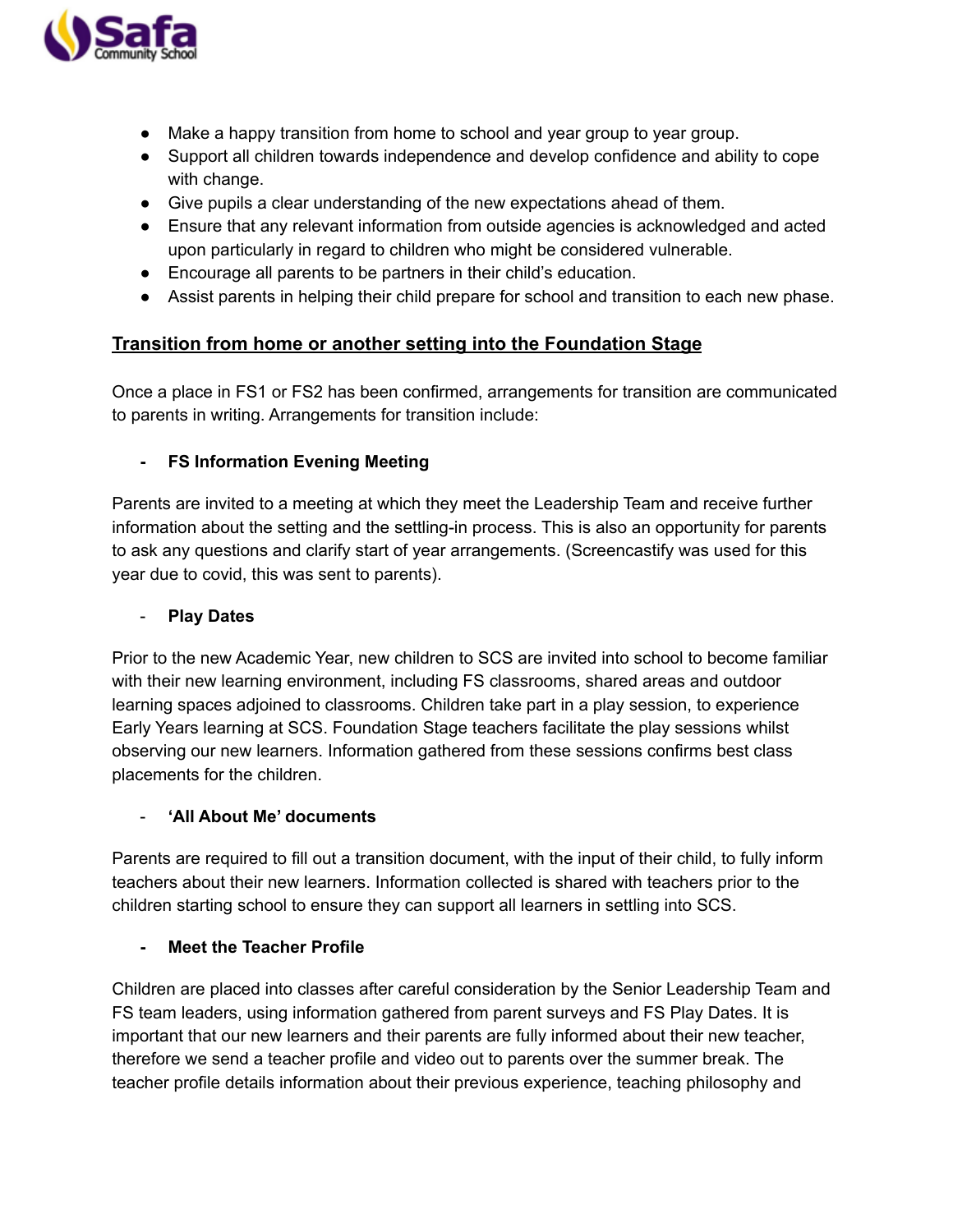

interests. Families also receive a year group message outlining some of the exciting learning opportunities which they can look forward to.

## **- New Student Morning**

Prior to all learners returning to SCS, new children took part in a virtual tour into school to see their new classroom and they met their new teacher during a Zoom meeting. The virtual tour allows children to explore their new learning environment, as well as familiarise themselves with their class teacher and teaching assistants who will be supporting them throughout the year. For some children, it may be necessary to start their transition into school earlier in the year due to additional needs. Where possible, children who will need further time to transition completed regular Zoom sessions in Term 3 of the previous Academic Year to get to know their teacher and surroundings.

## **- FS Staggered Start**

All children entering into FS1 complete a staggered start during the first week of term where they come to school 2 hours per day in smaller groups. This allows for teachers and teaching assistants to fully support the children in settling into their new learning environment as well as getting to know their personalities, interests and needs. For any children in FS1 or FS2 who are finding the transition into school particularly difficult, an individualised transition program is created with the class teacher, parents and Head of Pastoral Care for FS to ensure they feel comfortable and happy in separating from their parent/carer.

### **- FS Information Evening**

During Term 3 of the previous academic year, the parents are invited to a Zoom information evening ran by the EYFS Senior Leaders. This evening is a chance for parents to gain an insight into the year ahead. The Senior Leaders will discuss the curriculum and learning opportunities within the Early Years at SCS. This is an opportunity to calm any nerves and answer any questions parents may have.

# **Transition from EYFS to Year 1**

Transition from FS2 to Year 1 presents a unique challenge as children move from the play-based approach of the Early Years Foundation Stage to the requirements of the National Curriculum. To ensure children feel at ease with their transition into Year 1 we focus on the following:

### **- Learning Environments**

Year 1 teachers work closely with FS teachers and Head of Teaching and Learning to ensure consistent expectations for learning environments as well as providing familiar learning areas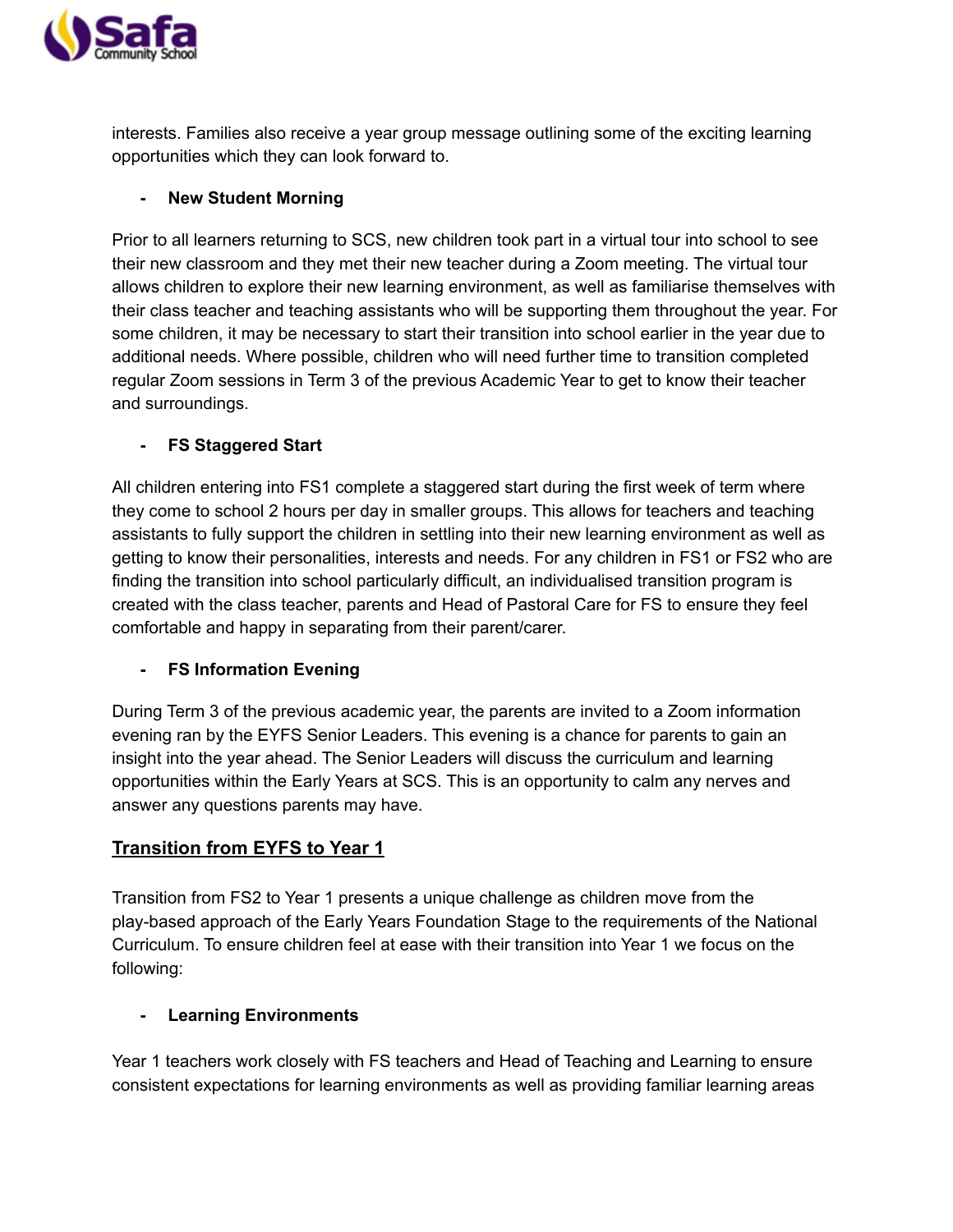

and provisions for children to explore. The Year 1 department have developed a purpose-built shared area where children can free-flow in and out of with exciting provision set up linked to their year group topic during non-covid times. During Term 3, FS2 children visit the Year 1 classrooms and take part in an activity morning with their new teacher.

#### **- Curriculum Adaptations**

During the first two terms in Year 1, children experience a gradual transition from the play-based approach to teaching and learning they have experienced within the EYFS, to a structure with more whole-class, teacher-led sessions. All children in Year 1 have daily opportunities to access the shared areas, as well as having a free-flow session each week where they can explore all Year 1 classrooms and complete activities linked to their interests during non-covid times. At the start of the year key aspects of the learning environment and pedagogy are familiar to the children, such as areas of continuous provision both inside the classroom. Teachers gradually increase the amount of whole class teaching and independent work, with more whole class lessons delivered alongside opportunities for play-based learning.

#### **- Transition Information**

FS2 teachers prepare documents for Year 1 teachers, which identifies gaps in children's learning, highlights the level at which the children have reached in Phonics- RWI, Reading- ORT and Maths - White Rose. Time is given for the EYFS teachers and Year 1 staff to meet to share the EYFS Profile, Pupil Progress and Attainment and pastoral information.

### **- Parent Information Meeting**

In Term 3, FS2 parents are invited into school to participate in an information session where the Year 1 Team Leader and Senior Leadership Team share the key differences in Year 1. (Screencastify was used for this year due to covid, this was sent to parents). Information includes curriculum, learning environments, playgrounds, pastoral care, ECA program and home learning. This is an opportunity for parents to ask any questions and to feel prepared to support their child in this transition.

### **Transition from year group to year group**

Each year, the Pastoral Team begins the transition process for year groups at the start of Term Three. This process is carefully planned to ensure that class dynamics and individual needs are a key priority.

**- Parental Involvement**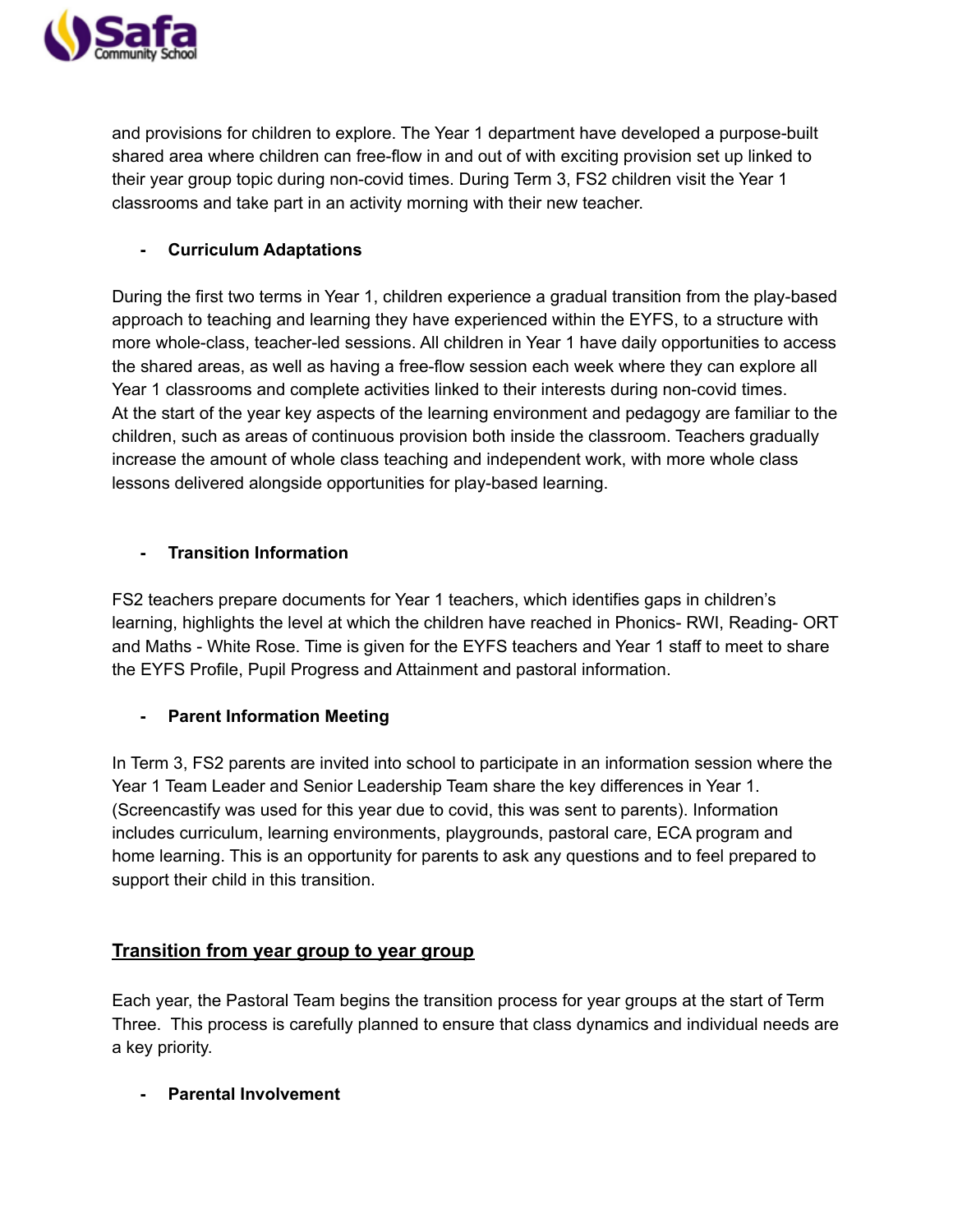

Parents are sent a Google Form questionnaire to discuss friendships with their children at home. For any children whose parent has not completed the form, the class teacher will discuss friendship requests with them individually. Parents are welcome to meet with a member of the Pastoral Team to discuss any concerns or ask any questions which may affect the decisions of a class placement.

### **- Teacher and Team involvement**

The parent feedback, along with teacher judgement, are used in order to allocate the children into smaller groups. Once the groups have been formed teams, led by year group leaders, work together to create the proposed classes. Specific thought and care is placed upon the groups of children within each class, including SEND, More Able Gifted and Talented, Fragile Learners, Emirati and gender. At this stage, the initial classes are reviewed by the Senior Management and any feedback regarding individuals is given.

### **- Class Trials**

Two set dates are planned for in order to trial the classes within their year group setting. Year group leaders, Assistant Heads and the Head of Primary complete a learning walk during this time to observe the classes. Freeflow/PCaRT style activities are planned to allow for interaction and collaboration between children to gauge how they will work together. Feedback is discussed and shared with Year Leaders. If it is required, any changes are made and the transition trial process is repeated until all involved feel that the classes are balanced and suitable for all.

### **- Teacher allocation**

The Senior Leadership Team will look at the expertise of all members of staff and decisions are made on the best teacher to fit the needs of the individuals within a class. Teaching Assistants skills are matched with the needs and support requirements of the class at this stage to allow for the most effective interventions and provisions to be planned for.

### **- Meet the Teacher**

All children visit their new classes towards the end of the summer term, spending a morning in their new classroom with next year's teaching staff. Children engage in a range of activities, discuss the curriculum and have the opportunity to ask questions. All parents receive a 'Meet the Teacher' profile and a video about their new teacher to share with their children. This will provide them with some information about their new teacher that can be used for discussion at home over the summer break.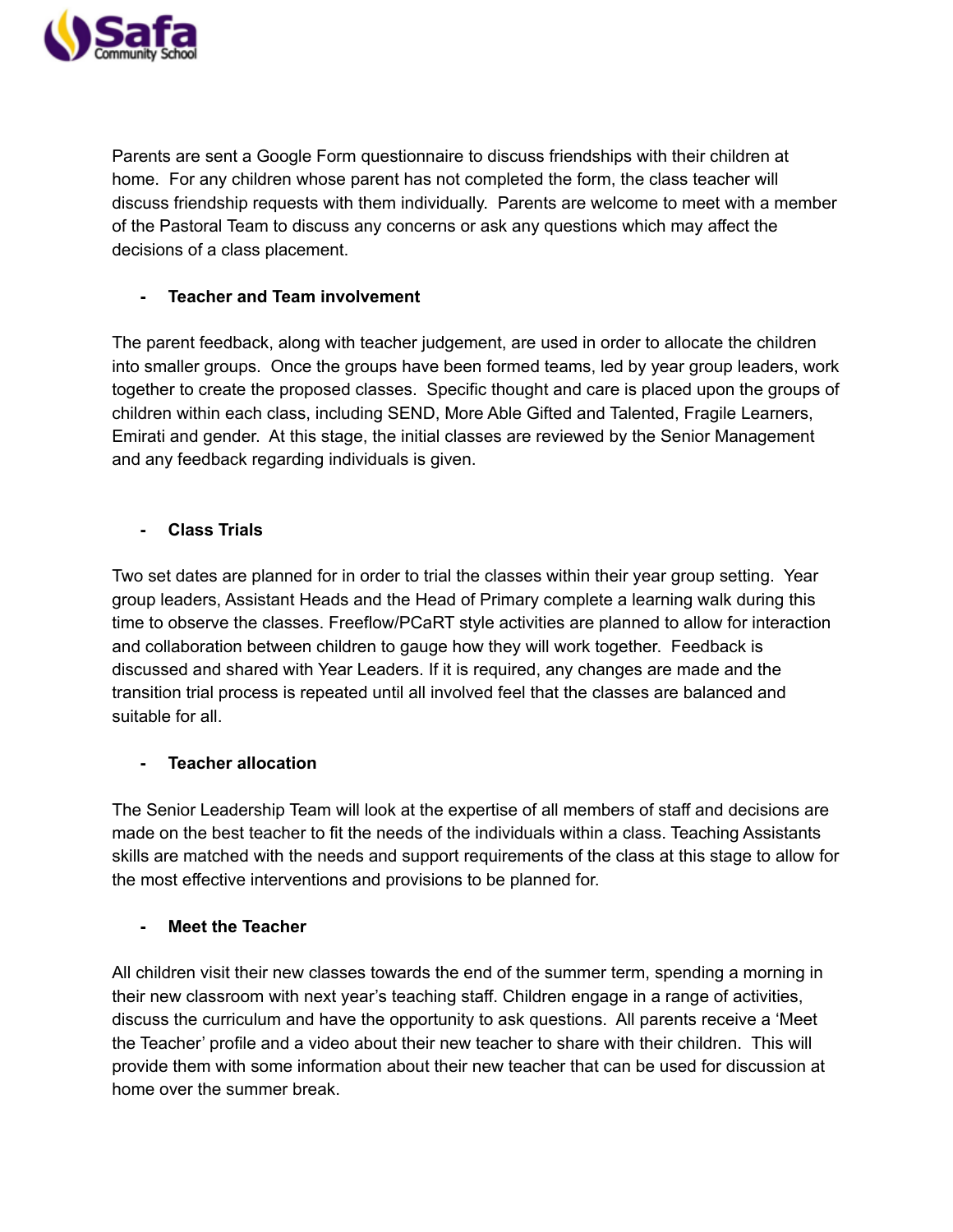

#### **- Class Handover**

During induction week of Term 1, team time is planned to allow teachers to discuss individual children to ensure the receiving teacher has a good understanding of the learning and pastoral needs of each child. The class profile is shared, which contains relevant information about the children including the Pupil Progress Summary, progress and attainment data, SEN concerns, stages of language acquisition and pastoral and health/medical information. Assessment information on children's attainment, progress and targets is also shared through the Learning Ladders database. The receiving teacher also has access to each child's end of year school report via Google Drive or from the school Registrar if they are new to school. The SENCO and appropriate member of the Pastoral Team will meet with the team to discuss any SEND, Social, Emotional or Personal information regarding individuals.

#### **- Parent/ Teacher Information Meetings**

Parents have the opportunity to meet their teacher via zoom before the beginning of term, which provides information about the routines and expectations of the child's new class and the learning which is planned for the academic year. A timetable and year group 'How you can help at home document' are shared with parents at, or shortly, after this meeting. Whilst some activities in the first week of the Autumn term are specifically planned to help children settle into their new environment and get to know the adults who are now working with them, it is our policy to move to a regular timetable as soon as is practicable in order to maximise the children's learning opportunities.

#### **Transition from Primary to Secondary School**

**- Transition Meetings**

Secondary transition meetings are held with the Principal towards the end of term 3, for parents of students in Year 5, at which the process of secondary transition is explained. Further meetings are then held with the Principal from the start of term 1 in year 6, where options and opportunities can be discussed further.

### **- Specialist Opportunities**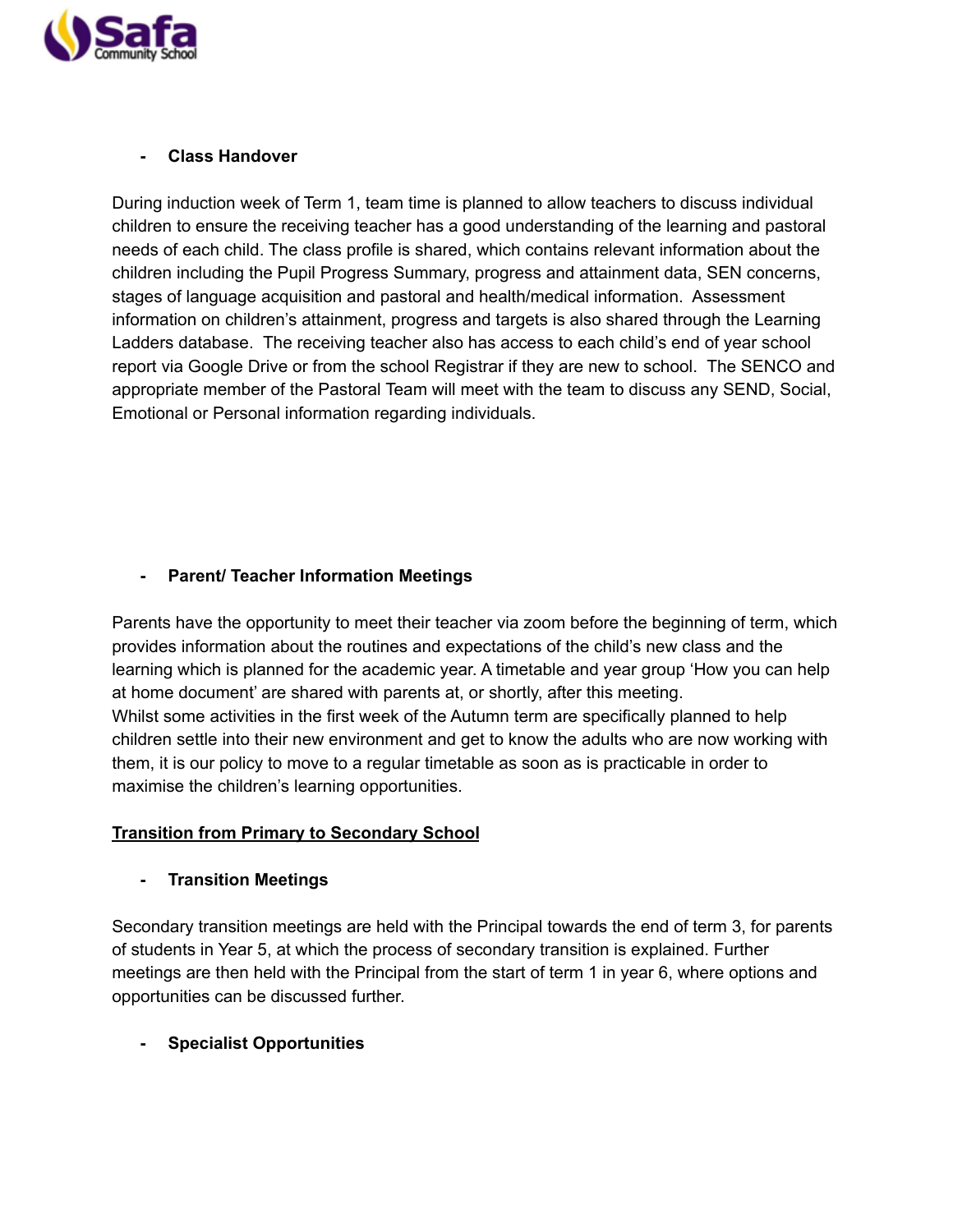

Across the academic year, students in year 6 have opportunities to be taught by specialist secondary teachers in a range of subjects including Art, Music, PE and Design Technology. The transition between classrooms and relationships built with these teachers prepares them for the Secondary lesson timetable.

### **- Pastoral Liaison**

During term 2 the Primary and Secondary pastoral team and SEND work closely together identifying areas of support needed for academics and social/emotional wellbeing. From this, learning walks are then completed by SLT to create clear pathways for the students' development as they approach their secondary education.

## **- Parental and Student Involvement**

In term 3 a number of workshops are put on to familiarise students with the digital platforms used in Secondary lesson setups. There is then a transition day where existing year 6 students and year 6 students from other schools who will join SCS Secondary take part in collaborative activities led by secondary teachers. They have opportunities to work in secondary classrooms and familiarise themselves with everything that year 7 has to offer. Current secondary student leaders help during the day and give a short Q&A session for year 6 children about any concerns they may have. From this students then complete a reflection task to provide feedback and any questions that they may have. Further learning walks are then scheduled to work closely with individuals.

The school then shares pupil information between Primary and Secondary Key stage leaders, including the end of KS2 attainment levels and important pastoral information. Records of safeguarding concerns are also passed on.

The achievement of the cohort of students leaving primary school is celebrated through a Year 6 graduation social evening as well as a graduation ceremony for the students, parents and school community.

# **Transition from another school to Safa Community School**

Due to the International setting of Dubai, it is a priority for us at Safa that families are supported in the transition process at any point throughout the year.

**- Prior to Starting**

The Head Teacher of both Primary and Secondary, as well as Assistant Heads work closely with the school Registrar throughout the admissions process. Children who require additional information based on their school report findings will be invited in to complete an assessment or in class observation. Once a child has been offered a place, any relevant information regarding the class, teacher profile, key dates and timetables are sent to new parents prior to starting at school. All new families are invited to an arranged visit prior to the child's first day of school so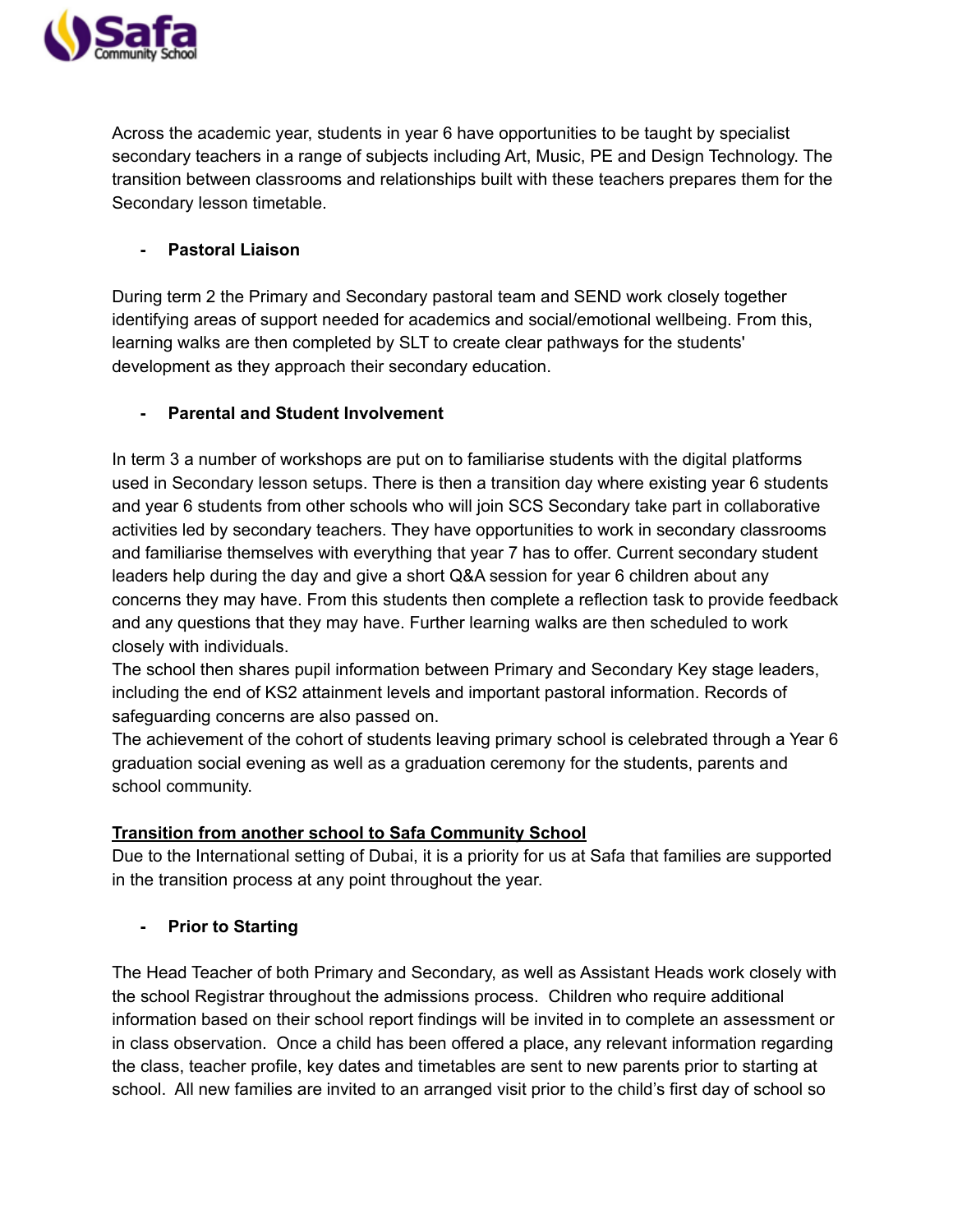

that they can see their classroom and the school. Some more vulnerable children whom may have struggled in their previous school will be offered a trial day where they can spend some time with their future peers and get a feel for how lessons are. Peer buddies will be identified from this day so that the child has a friend when they do arrive for their first day.

**- First Day**

As it is not always possible for families to attend a pre-visit, due to relocating to a new country, a member of the Pastoral Team will greet the child at reception on their first day. The class teacher will ensure that the child's buddy looks after them and helps them to settle into routines. A brief tour and Q&A session will be held with the student and parent to ease them into school life.

### **- First Two Weeks**

At the end of the first week, the class teacher will send an email to the parents to share how the child has settled in. Any concerns regarding the child will be raised with the Pastoral Team or the Inclusion Department.

By the end of the second full week of school, the class teacher will meet with the parents to discuss social, emotional and progress to date. This will provide an opportunity for both the parents and teacher to ask any questions and gain further information as required.

A member of the Pastoral Team will complete a short survey with new children in order to check in on how they are settling and ensure that they know who they can talk to if needed. Additional intervention or actions will be put in place as required and children will continue to be monitored by the class teacher and Pastoral Team to ensure that they have fully settled into Safa life.

### **- First Assessment Cycle**

Once the first report has been sent out the child's tutor or Head of Year will contact the parent to review the academics and social emotional progress for the child. If extra support is required this will be put in at this time.

### **Links to other policies**

Please refer to:

### **Meet the Teacher Evening**

In Term 1 all parents are invited to a meet the teacher evening where they can come and ask any questions about the school, curriculum, pastoral support or assessments. All subject teachers will be presented to help new parents specifically with how their child has settled and ease and concerns they may have.

### **Meet the Secondary Leadership Team**